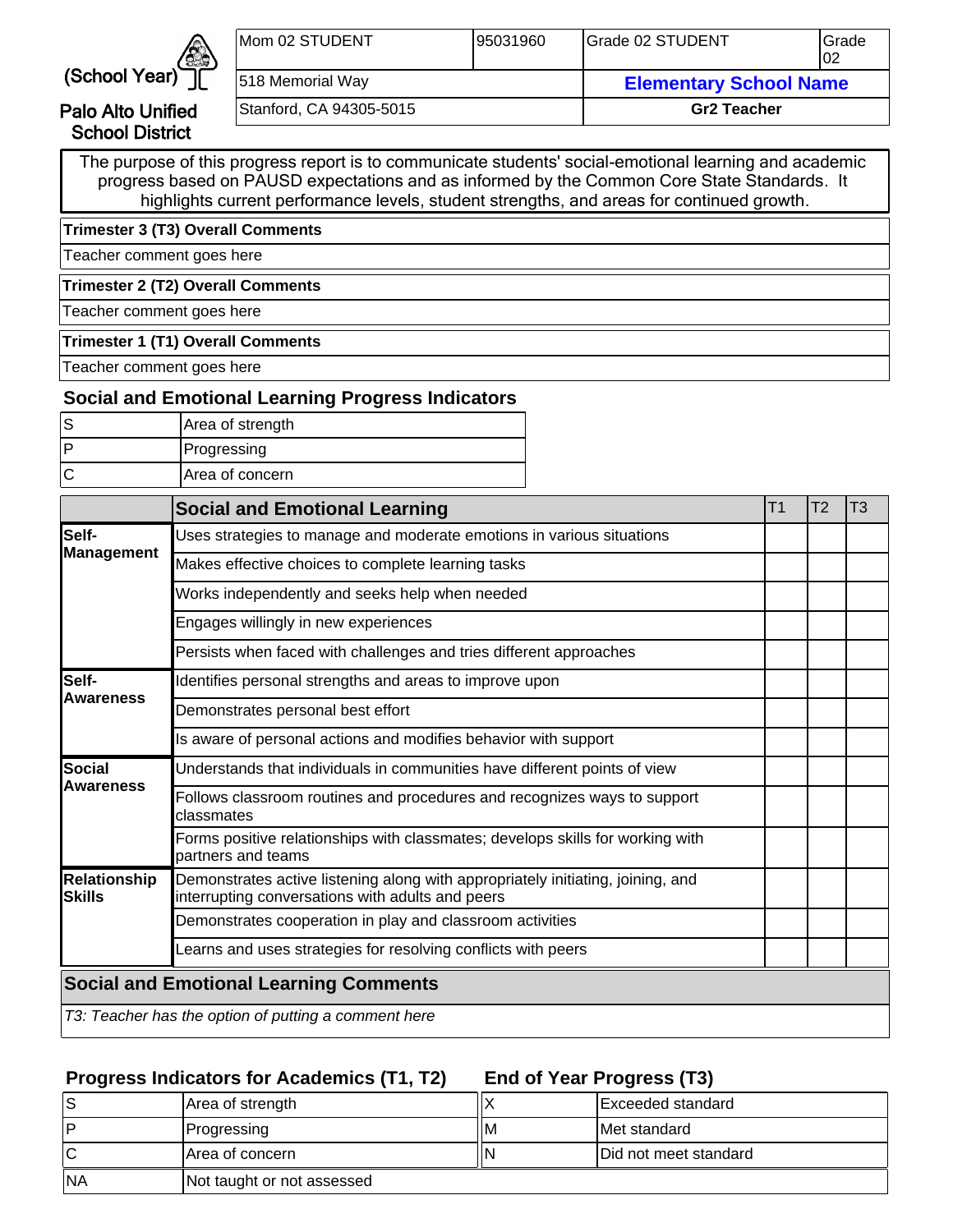|                                                    | <b>English Language Arts</b>                                                                                                                     |                |                |                |
|----------------------------------------------------|--------------------------------------------------------------------------------------------------------------------------------------------------|----------------|----------------|----------------|
|                                                    | <b>Reading</b>                                                                                                                                   | T1             | T <sub>2</sub> | T <sub>3</sub> |
| Key Ideas/Details                                  | Identifies the central message in fictional texts and recounts using details about<br>characters, setting, and main events                       |                |                |                |
|                                                    | Identifies the main topic by finding key ideas in multiple informational paragraphs                                                              |                |                |                |
| <b>Craft/Structure</b>                             | Uses text features (e.g., subheadings, diagrams, captions, charts, glossaries,<br>and indexes) to gain understanding                             |                |                |                |
| Integration of<br>Knowledge and<br>Ideas           | Compares and contrasts the most important points in similar texts                                                                                |                |                |                |
| Foundational<br><b>Skills</b>                      | Reads grade-level texts with accuracy and fluency using multiple strategies (e.g.<br>sounding out and rereading) in order to understand the text |                |                |                |
| <b>Range of Reading</b>                            | Understands grade-level texts in a variety of genres (e.g., folk tales, fairy tales,<br>and science texts)                                       |                |                |                |
|                                                    | Writing                                                                                                                                          | T <sub>1</sub> | T <sub>2</sub> | T <sub>3</sub> |
| <b>Types and</b>                                   | Writes a sequenced narrative with details                                                                                                        |                |                |                |
| <b>Purposes</b>                                    | Writes an informational text on a topic with an introduction, conclusion, facts, and<br>definitions                                              |                |                |                |
|                                                    | Writes an opinion piece with an introduction and conclusion, supplies reasons for<br>the opinion, and uses linking words                         |                |                |                |
| <b>Production and</b><br><b>Distribution</b>       | Revises and edits a piece of writing with assistance                                                                                             |                |                |                |
|                                                    | Uses a variety of digital tools to collaborate, produce, and publish                                                                             |                |                |                |
| and Present<br>Knowledge                           | Research to Build Participates in shared research and writing projects                                                                           |                |                |                |
| <b>Range of writing</b>                            | Writes routinely over extended and shorter time frames for a variety of purposes                                                                 |                |                |                |
|                                                    | <b>Listening/Speaking</b>                                                                                                                        | T <sub>1</sub> | T2             | T <sub>3</sub> |
| <b>Comprehension</b><br>and Collaboration          | Participates in small and large-group conversations respectfully, builds on ideas<br>of others, and expresses own ideas                          |                |                |                |
| Presentation of<br>Knowledge and<br><b>Ideas</b>   | Speaks audibly in complete sentences to tell a story or recount an experience                                                                    |                |                |                |
|                                                    | Language                                                                                                                                         | T1             | T2             | T <sub>3</sub> |
| <b>Conventions of</b><br><b>Standard English</b>   | Speaks and writes using grade-appropriate conventions and spelling                                                                               |                |                |                |
| <b>Vocabulary</b><br><b>Acquisition</b><br>and Use | Determines the meaning of new, unknown, and multiple-meaning words                                                                               |                |                |                |
|                                                    | <b>English Language Arts Comments</b>                                                                                                            |                |                |                |
|                                                    | T3: Teacher has the option of putting a comment here                                                                                             |                |                |                |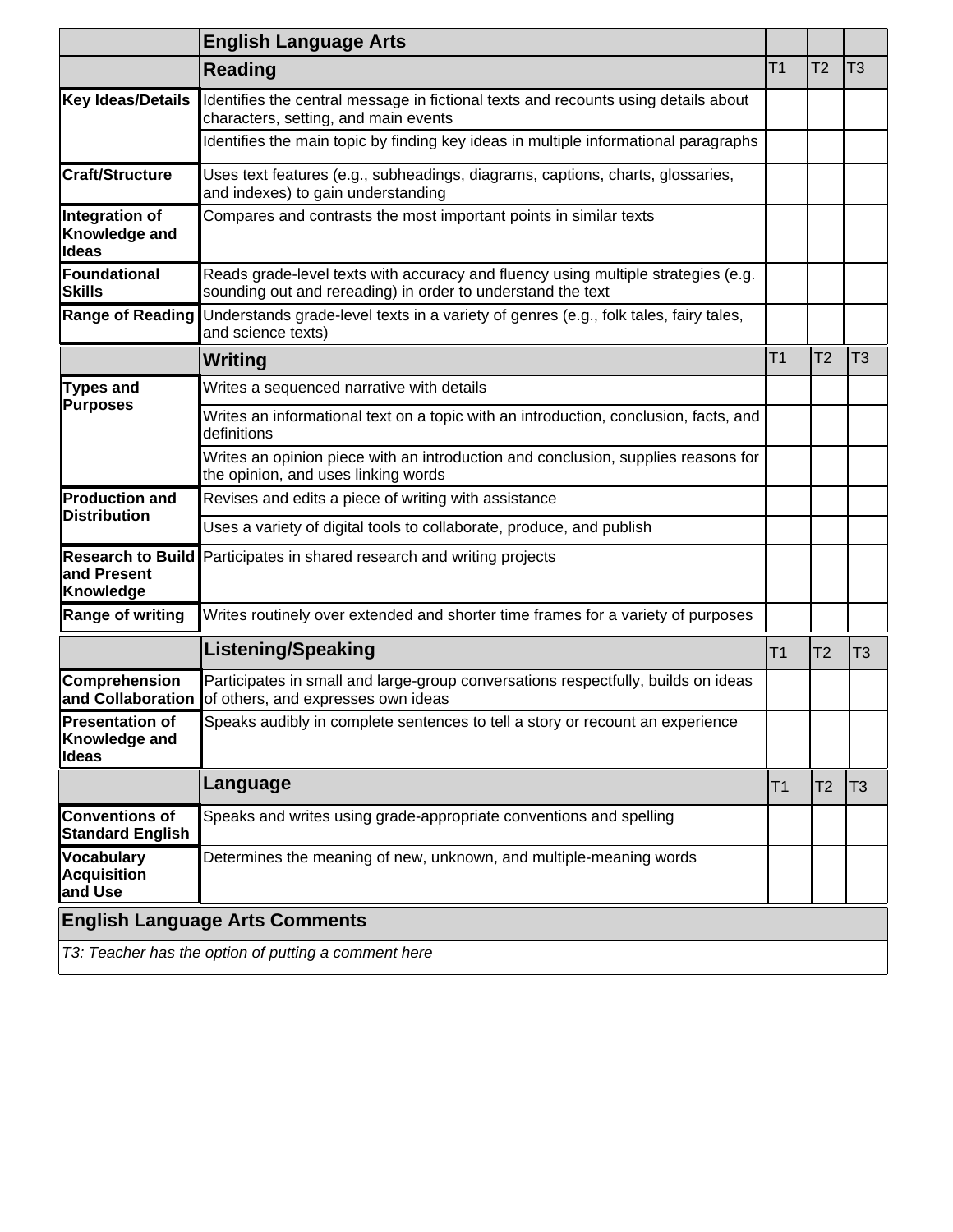|                                               | <b>Mathematics</b>                                                                                                                                                            | T <sub>1</sub> | T <sub>2</sub> | T <sub>3</sub> |
|-----------------------------------------------|-------------------------------------------------------------------------------------------------------------------------------------------------------------------------------|----------------|----------------|----------------|
| <b>Operations and</b><br>Algebraic            | Solves problems with addition using numbers between zero and 100                                                                                                              |                |                |                |
| <b>Thinking</b>                               | Solves problems with subtraction using numbers between zero and 100                                                                                                           |                |                |                |
|                                               | Understands the relationship between addition and subtraction                                                                                                                 |                |                |                |
| Measurement                                   | Measures and estimates length using standard units (e.g., inches and<br>centimeters)                                                                                          |                |                |                |
| Geometry                                      | Recognizes two- and 3-dimensional shapes by their attributes and angles                                                                                                       |                |                |                |
| Number and<br><b>Operations in</b><br>Base 10 | Understands place value to 1,000 (e.g., $945 = 9$ hundreds, 4 tens, and 5 ones)                                                                                               |                |                |                |
| <b>Math Practices</b>                         | Makes sense of problems and perseveres in solving them: students realize that<br>mathematics involves planning an approach and solving problems in multiple<br>ways           |                |                |                |
|                                               | Constructs viable arguments and critiques the reasoning of others: students<br>explain their own thinking, listen to others' explanations, and ask appropriate<br>questions   |                |                |                |
|                                               | Uses appropriate tools strategically: when solving a problem, students<br>understand which tools are the most appropriate to use (e.g., objects, drawings,<br>and estimation) |                |                |                |
|                                               | Attends to precision: students begin to accurately calculate, measure, and<br>communicate with precise math language                                                          |                |                |                |

# **Mathematics Comments**

T3: Teacher has the option of putting a comment here

|                       | <b>Science</b>                                                                |  |  |
|-----------------------|-------------------------------------------------------------------------------|--|--|
| <b>Content</b>        | Demonstrates an understanding of content and concepts in physical science     |  |  |
|                       | Demonstrates an understanding of content and concepts in earth science        |  |  |
|                       | Demonstrates an understanding of content and concepts in life science         |  |  |
| <b>Process Skills</b> | Makes predictions based on observed patterns rather than random guessing      |  |  |
|                       | Writes or draws descriptions of a sequence of steps, events, and observations |  |  |
|                       | Participates in guided scientific investigations and discussions              |  |  |

**Science Comments**

T3: Teacher has the option of putting a comment here

|                                | <b>Social Studies</b>                                              |  |  |  |  |  |
|--------------------------------|--------------------------------------------------------------------|--|--|--|--|--|
|                                | Demonstrates an understanding of content, concepts, and vocabulary |  |  |  |  |  |
|                                | Applies critical thinking and cultural awareness in discussions    |  |  |  |  |  |
| <b>Social Studies Comments</b> |                                                                    |  |  |  |  |  |

T3: Teacher has the option of putting a comment here

## **Art, Music and PE Progress Indicators**

| Area of strength |
|------------------|
| Progressing      |
| IArea of concern |